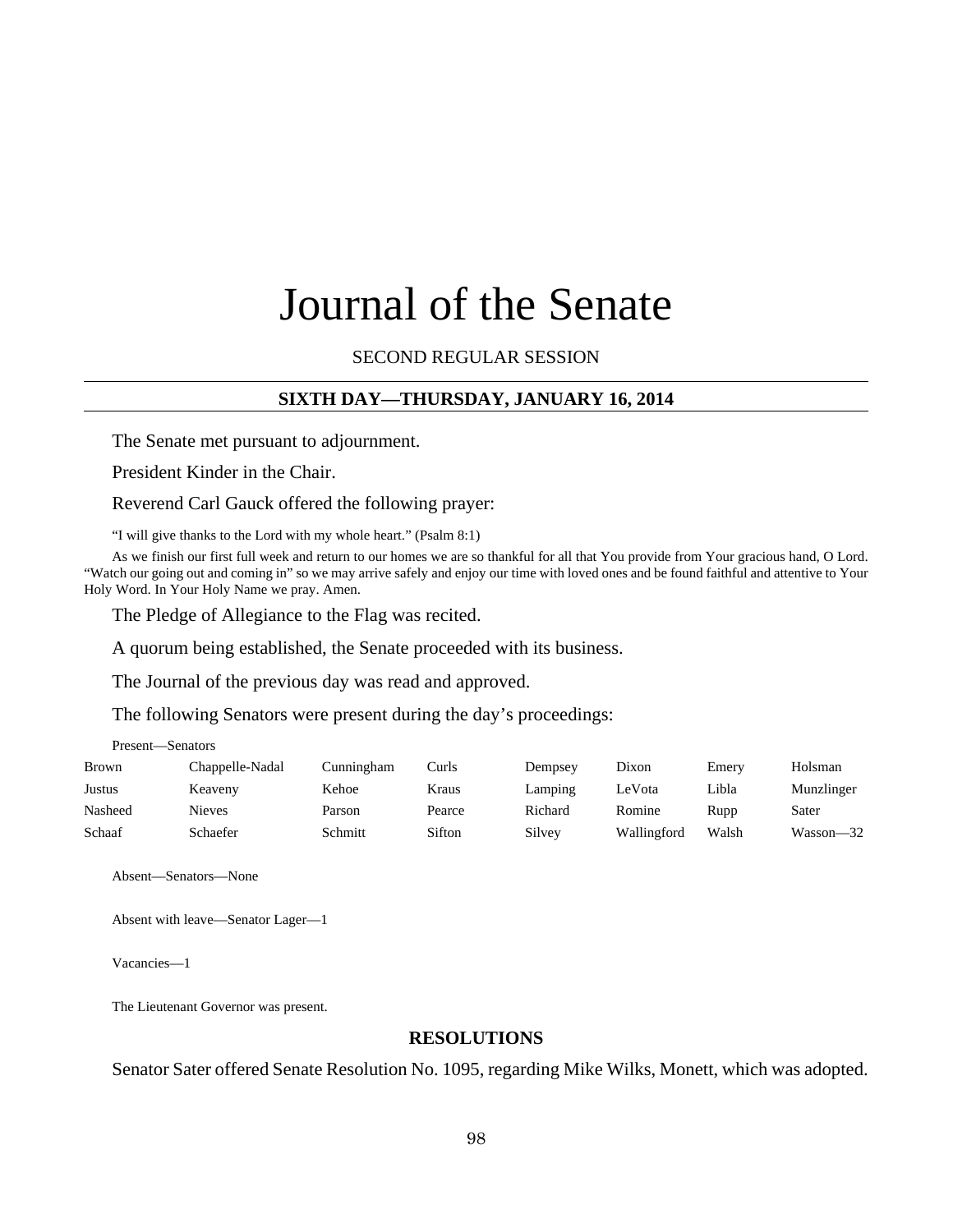Senator Sater offered Senate Resolution No. 1096, regarding the Sixtieth Wedding Anniversary of Mr. and Mrs. Louis Ray Burleson, Shell Knob, which was adopted.

Senator Sater offered Senate Resolution No. 1097, regarding the Fiftieth Wedding Anniversary of Mr. and Mrs. Daniel Carr, Everton, which was adopted.

Senator Sater offered Senate Resolution No. 1098, regarding Vicky (England) Easley, Wheaton, which was adopted.

Senator Sater offered Senate Resolution No. 1099, regarding McDonald County R-I School District Advanced Placement study program, which was adopted.

Senator Sater offered Senate Resolution No. 1100, regarding the Fiftieth Anniversary of Hood's Service Center, Incorporated, which was adopted.

Senator Sater offered Senate Resolution No. 1101, regarding Ross and Vicki Babbitt, Pineville, which was adopted.

Senator Sater offered Senate Resolution No. 1102, regarding Captain Jeremy S. Gracy, which was adopted.

Senator Sater offered Senate Resolution No. 1103, regarding James Alan Boyer, which was adopted.

Senator Sater offered Senate Resolution No. 1104, regarding Brantley Kyzer Dean Allen, which was adopted.

Senator Sater offered Senate Resolution No. 1105, regarding the Sixtieth Wedding Anniversary of Mr. and Mrs. Ted Bookout, Branson, which was adopted.

Senator Cunningham offered Senate Resolution No. 1106, regarding Red Rock Coffee Company, Rogersville, which was adopted.

Senator Cunningham offered Senate Resolution No. 1107, regarding Fay King, Marshfield, which was adopted.

Senator Libla offered Senate Resolution No. 1108, regarding Steve Halter, Poplar Bluff, which was adopted.

### **CONCURRENT RESOLUTIONS**

Senators Chappelle-Nadal and Lamping offered the following concurrent resolution:

#### SENATE CONCURRENT RESOLUTION NO. 23

WHEREAS, seventy years ago the United States government hired St. Louis based company Mallinckrodt Chemical Works to purify uranium for use in nuclear weapons during wartimes; and

WHEREAS, from 1946 until 1957, Mallinckrodt Chemical Works transported and dumped the radioactive chemical waste produced from the uranium purification process at Coldwater Creek near the St. Louis airport; and

WHEREAS, some of the radioactive chemical wastes were later trucked from Coldwater Creek to Latty Avenue in Hazelwood for drying and shipping to Colorado for reprocessing; and

WHEREAS, in 1973, some of the radioactive chemical wastes located on Latty Avenue were transported and illegally dumped in the West Lake Landfill located in Bridgeton, next to Earth City, in the Missouri River floodplain; and

WHEREAS, the West Lake Landfill was not designed to store radioactive chemical waste; and

WHEREAS, the radioactive chemical waste has contaminated land and caused erosion of soil from the West Lake Landfill berm; and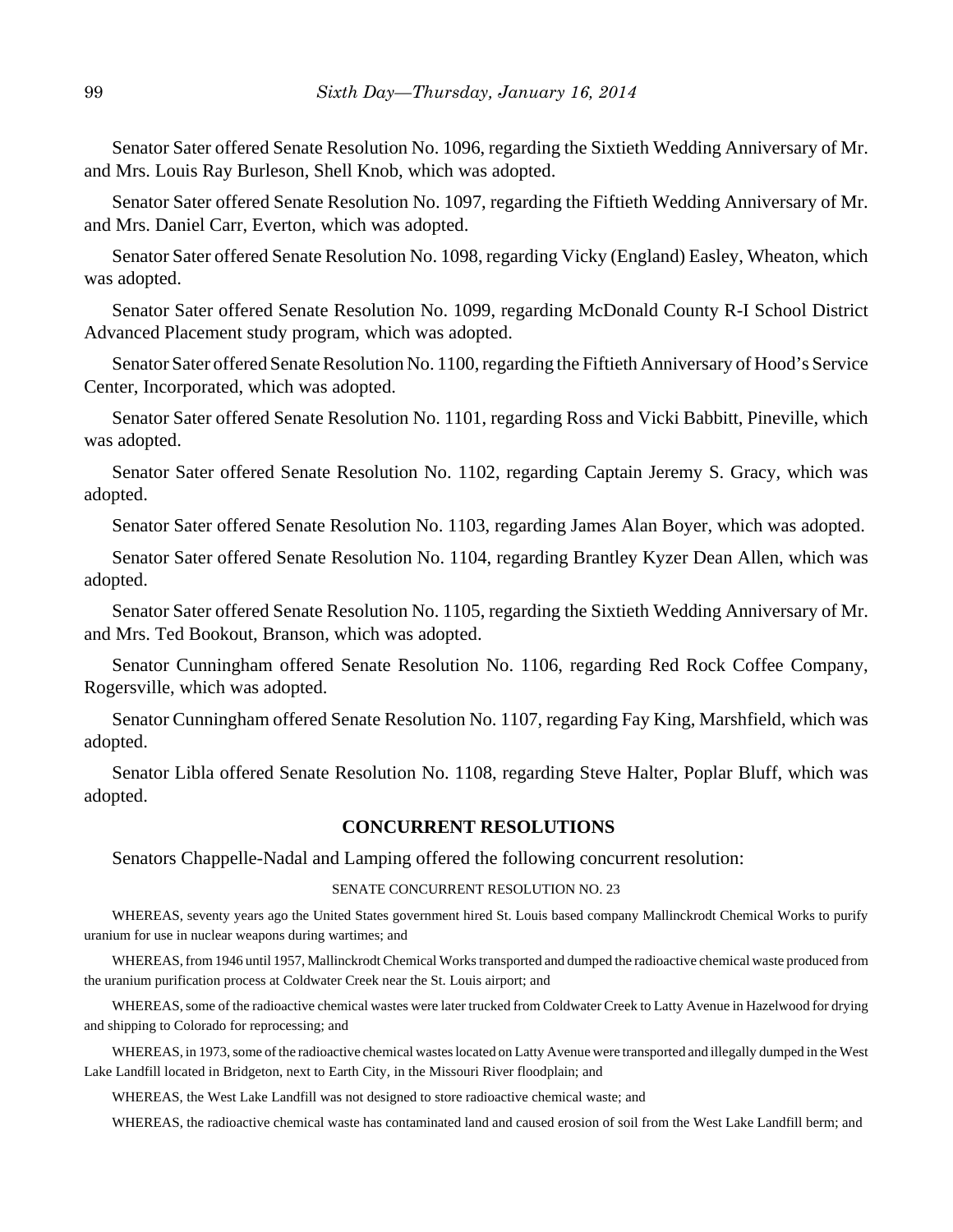WHEREAS, the radioactive chemical waste poses significant health risks to citizens in the area; and

WHEREAS, in 1990, the Environmental Protection Agency recognized the significant health risks posed to citizens in the area and placed the West Lake Landfill on the Superfund National Priorities List; and

WHEREAS, in 1997, Congress transferred responsibility from the U.S. Department of Energy to the United States Army Corps of Engineers Formerly Utilized Sites Remedial Action Program for land remediation efforts; and

WHEREAS, the West Lake Landfill was not transferred to the United States Army Corps of Engineers Formerly Utilized Sites Remedial Action Program, but remained the responsibility of the Environmental Protection Agency because it had been placed on the Superfund National Priorities List; and

WHEREAS, in 2008, the Environmental Protection Agency issued a Record of Decision stating that the radioactive chemical wastes were to remain in the landfill, with merely a cover of rocks, construction rubble, and clay, and no liner to protect the wastes from groundwater leaching; and

WHEREAS, in 2012, an underground fire was discovered at the West Lake Landfill, and the fire has remained uncontrolled since that time; and

WHEREAS, the United States Army Corps of Engineers Formerly Utilized Sites Remedial Action Program would be better situated to address the West Lake Landfill remediation efforts given their experience in remediation efforts across St. Louis City and St. Louis County:

NOW THEREFORE BE IT RESOLVED that the members of the Missouri Senate, Ninety-seventh General Assembly, Second Regular Session, the House of Representatives concurring therein, hereby request the United States Congress to transfer the authority for the remediation of the West Lake Landfill radioactive chemical wastes from the Environmental Protection Agency to the United States Army Corps of Engineers Formerly Utilized Sites Remedial Action Program; and

BE IT FURTHER RESOLVED that the radioactive chemical wastes be excavated from the Missouri river flood plain and be transported to a licensed radioactive waste facility, away from water and away from people; and

BE IT FURTHER RESOLVED that the Secretary of the Senate be instructed to prepare properly inscribed copies of this resolution for the Majority and Minority Leaders of the United States Senate and House of Representatives, and each member of the Missouri Congressional delegation.

#### **INTRODUCTION OF BILLS**

The following Bills and Joint Resolution were read the 1st time and ordered printed:

**SB 730**–By Nasheed.

An Act to amend chapter 161, RSMo, by adding thereto one new section relating to school accreditation.

**SB 731**–By Nasheed.

An Act to repeal sections 82.1025, 82.1027, 82.1028, 82.1029, and 82.1030, RSMo, and to enact in lieu thereof five new sections relating to property regulations in certain cities and counties.

**SB 732**–By Keaveny.

An Act to repeal sections 590.700 and 650.056, RSMo, and to enact in lieu thereof six new sections relating to criminal procedures.

#### **SB 733**–By Schaefer.

An Act to repeal sections 143.011, 143.071, 143.171, RSMo, and to enact in lieu thereof three new sections relating to income taxes.

#### **SB 734**–By Cunningham.

An Act to repeal section 394.120, RSMo, and to enact in lieu thereof one new section relating to electric cooperatives.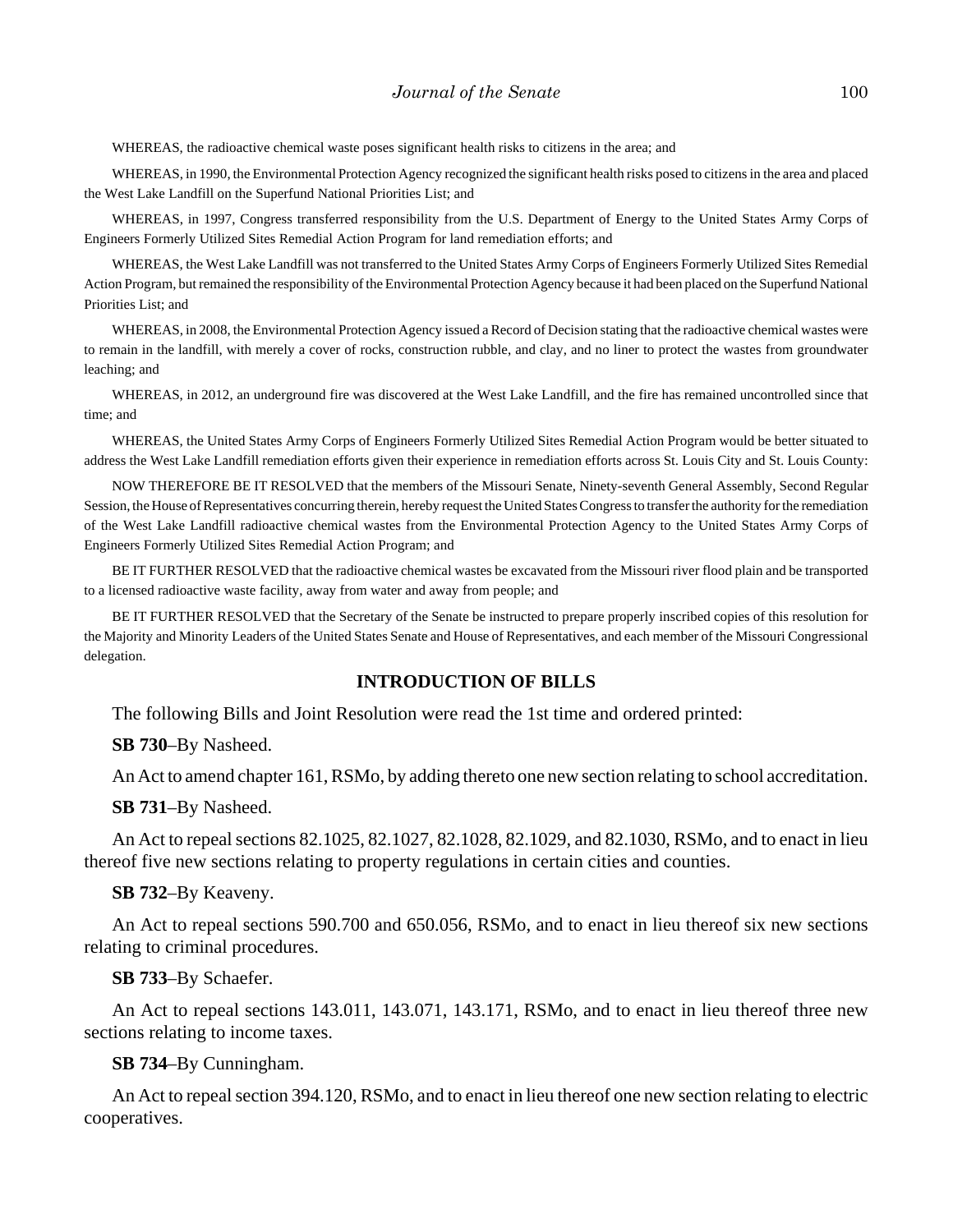#### **SB 735**–By Brown.

An Act to amend chapter 419, RSMo, by adding thereto one new section relating to campgrounds, with a penalty provision.

## **SB 736**–By Sater.

An Act to repeal sections 208.022 and 208.040, RSMo, and to enact in lieu thereof three new sections relating to temporary assistance for needy families benefits.

## **SB 737**–By Walsh.

An Act to repeal section 575.021, RSMo, and to enact in lieu thereof one new section relating to obstruction of an ethics investigation, with existing penalty provisions.

#### **SB 738**–By Walsh.

An Act to repeal sections 130.016, 130.036, 130.037, 130.049, 130.050, 130.054, and 130.086, RSMo, section 130.011 as truly agreed to and finally passed by conference committee substitute no. 3 for house committee substitute no. 2 for senate bill no. 844, ninety-fifth general assembly, second regular session, section 130.011 as enacted by conference committee substitute for senate substitute for house committee substitute for house bill no. 1900, ninety-third general assembly, second regular session, section 130.021 as truly agreed to and finally passed by conference committee substitute no. 3 for house committee substitute no. 2 for senate bill no. 844, section 130.021 as enacted by senate bill no. 485, ninety-fifth general assembly, first regular session, section 130.026 as truly agreed to and finally passed by conference committee substitute no. 3 for house committee substitute no. 2 for senate bill no. 844, ninety-fifth general assembly, second regular session, section 130.026 as enacted by conference committee substitute for house committee substitute for senate committee substitute for senate bill no. 262, eighty-eighth general assembly, first regular session, section 130.031 as truly agreed to and finally passed by conference committee substitute no. 3 for house committee substitute no. 2 for senate bill no. 844, section 130.031 as enacted by conference committee substitute no. 2 for house committee substitute for senate committee substitute for senate bills nos. 31 & 285, ninety-second general assembly, first regular session, section 130.041 as truly agreed to and finally passed by conference committee substitute no. 3 for house committee substitute no. 2 for senate bill no. 844, ninety-fifth general assembly, second regular session, section 130.041 as enacted by conference committee substitute no. 2 for house committee substitute for senate committee substitute for senate bills nos. 31 & 285, ninety-second general assembly, first regular session, section 130.046 as truly agreed to and finally passed by conference committee substitute no. 3 for house committee substitute no. 2 for senate bill no. 844, ninety-fifth general assembly, second regular session, section 130.046 as enacted by conference committee substitute for senate substitute for house committee substitute for house bill no. 1900, ninety-third general assembly, second regular session, section 130.057 as truly agreed to and finally passed by conference committee substitute no. 3 for house committee substitute no. 2 for senate bill no. 844, ninety-fifth general assembly, second regular session, and section 130.057 as enacted by conference committee substitute for senate substitute for senate committee substitute for house committee substitute for house bill no. 676 merged with conference committee substitute no. 2 for house committee substitute for senate committee substitute for senate bills nos. 31 & 285, ninety-second general assembly, first regular session, and to enact in lieu thereof thirteen new sections relating to campaign finance.

## **SB 739**–By Romine.

An Act to repeal sections 208.010, 208.151, 208.631, 208.670, 208.950, 208.952, 208.990, and 208.991, RSMo, and to enact in lieu thereof seventeen new sections relating to the MO HealthNet program.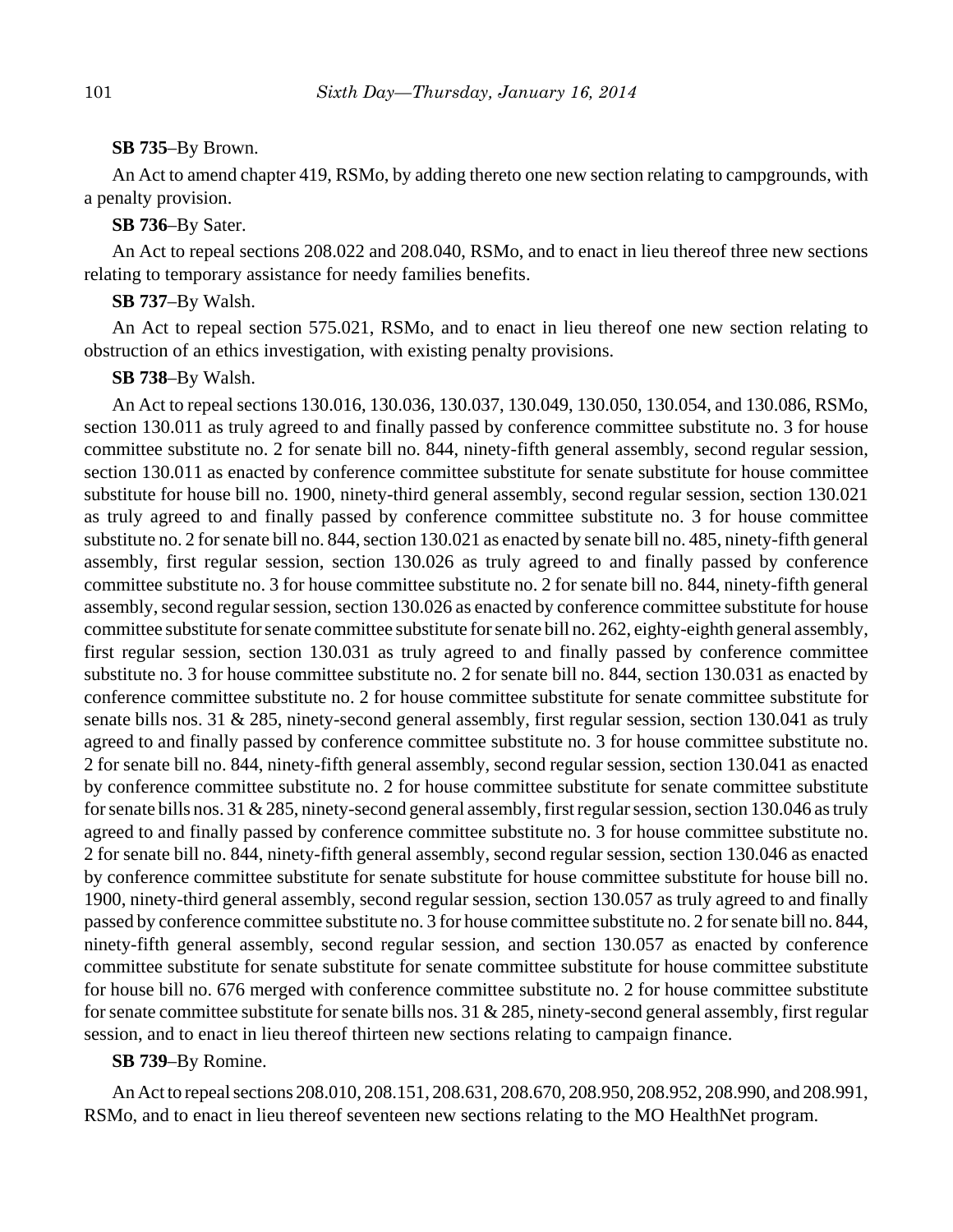**SB 740–**By Lamping, Richard, Emery, Schaaf, Brown, Kehoe and Nieves.

An Act to repeal sections 135.350, 135.352, 253.550, 253.557, and 253.559, RSMo, and to enact in lieu thereof five new sections relating to tax credits.

# **SB 741**–By Rupp.

An Act to repeal sections 313.800, 313.812, 313.817, and 313.830, RSMo, and to enact in lieu thereof four new sections relating to financial transactions of gaming establishments, with penalty provisions.

# **SB 742**–By Schmitt.

An Act to amend chapter 135, RSMo, by adding thereto six new sections relating to an air export incentive, with an emergency clause.

## **SB 743**–By Schmitt.

An Act to repeal section 135.800, RSMo, and to enact in lieu thereof one new section relating to tax incentives.

## **SB 744**–By Nieves.

An Act to repeal sections 21.750, 571.030, 571.070, 571.101, 571.107, 571.117, and 590.010, RSMo, and to enact in lieu thereof twelve new sections relating to firearms, with existing penalty provisions.

## **SJR 44**–By Schaefer.

Joint Resolution submitting to the qualified voters of Missouri, an amendment to article X of the Constitution of Missouri, by adding thereto one new section relating to a refund of excess state revenues.

## **REPORTS OF STANDING COMMITTEES**

Senator Dempsey, Chairman of the Committee on Gubernatorial Appointments, submitted the following reports, reading of which was waived:

Mr. President: Your Committee on Gubernatorial Appointments, to which were referred the following appointments and reappointments, begs leave to report that it has considered the same and recommends that the Senate do give its advice and consent to the following:

Jerald A. Dickey, Republican, as a member of the State Board of Embalmers and Funeral

Directors;

Also,

Ryan G. McKenna, as Director of the Department of Labor and Industrial Relations;

Also,

Julie T. Donelon and Carol R. Fischer, as members of the Child Abuse and Neglect Review Board;

Also,

Mariann Burnetti-Atwell, as a member of the State Committee of Psychologists;

Also,

Sharon E. Sorrell and Kathie A. Miller, as members of the State Committee for Social Workers;

Also,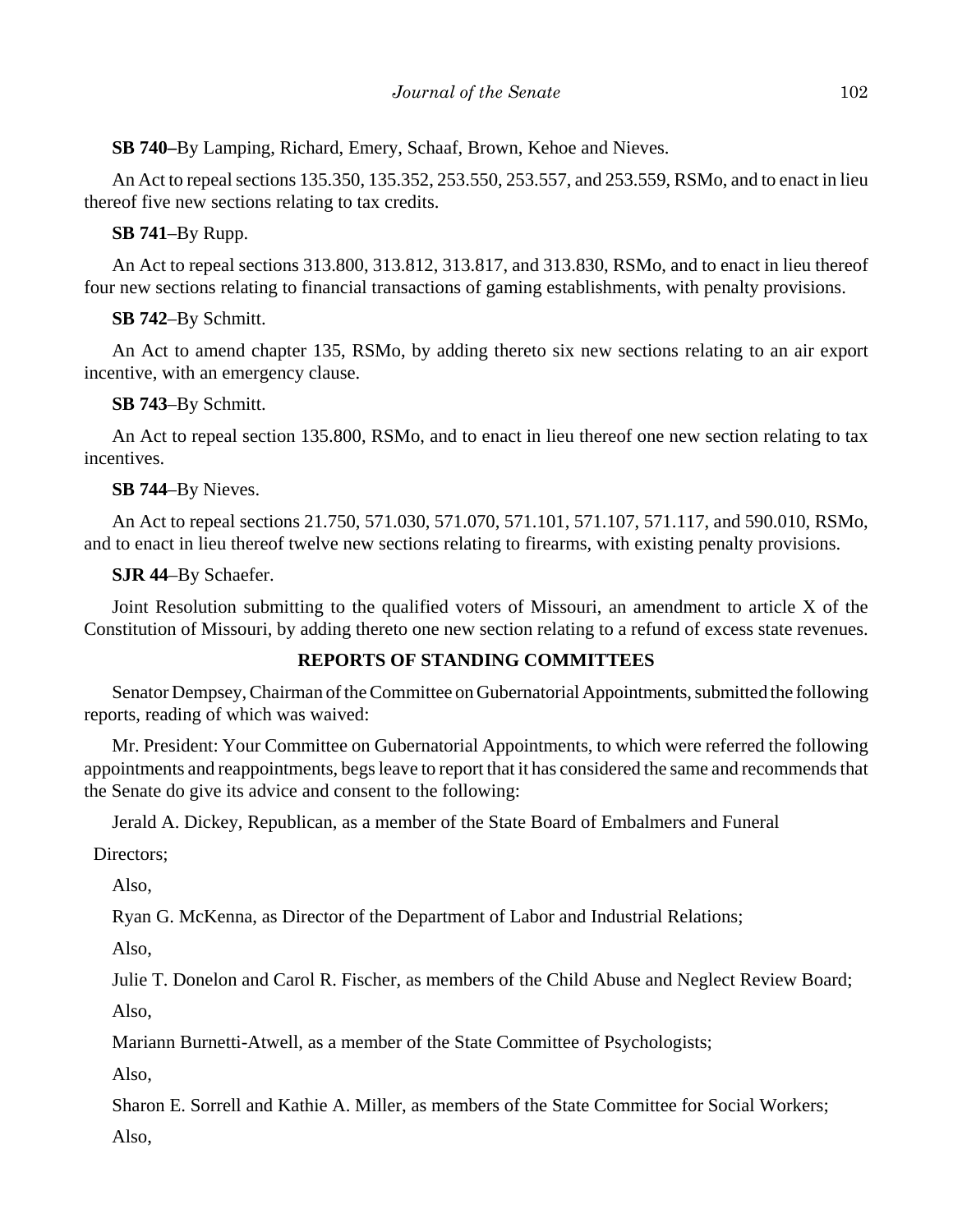Timothy J. Viox, Independent, as a member of the Amusement Ride Safety Board;

Also,

Alan H. Wells, as a member of the Advisory Committee for 911 Service Oversight; and

David L. Gourley, Republican, as a member of the Missouri Veterinary Medical Board.

Senator Dempsey requested unanimous consent of the Senate to vote on the above reports in one motion. There being no objection, the request was granted.

Senator Dempsey moved that the committee reports be adopted, and the Senate do give its advice and consent to the above appointments and reappointments, which motion prevailed.

## **SECOND READING OF SENATE BILLS**

The following Bills and Joint Resolutions were read the 2nd time and referred to the Committees indicated:

- **SB 571—Commerce, Consumer Protection, Energy and the Environment.**
- **SB 572**––Veterans' Affairs and Health.
- **SB 573**––Jobs, Economic Development and Local Government.
- **SB 574**––Jobs, Economic Development and Local Government.
- **SB 575**––Governmental Accountability and Fiscal Oversight.
- **SB 577**––Jobs, Economic Development and Local Government.
- **SB 578**––Financial and Governmental Organizations and Elections.
- **SB 579—Commerce, Consumer Protection, Energy and the Environment.**
- **SB 580**––Financial and Governmental Organizations and Elections.
- **SB 581**––Transportation and Infrastructure.
- **SB 582**––Veterans' Affairs and Health.
- **SB 583**––Judiciary and Civil and Criminal Jurisprudence.
- **SB 584**––Ways and Means.
- **SB 585**––Judiciary and Civil and Criminal Jurisprudence.
- **SB 586**––Transportation and Infrastructure.
- **SB 587**––Transportation and Infrastructure.
- **SB 588**––Transportation and Infrastructure.
- **SB 589**––Small Business, Insurance and Industry.
- **SB 590––Governmental Accountability and Fiscal Oversight.**
- **SB 591**––Agriculture, Food Production and Outdoor Resources.
- **SB 593**––Financial and Governmental Organizations and Elections.
- **SB 594**––Transportation and Infrastructure.
- **SB 595**––Education.
- **SB 596**––Transportation and Infrastructure.
- **SB 597**––Transportation and Infrastructure.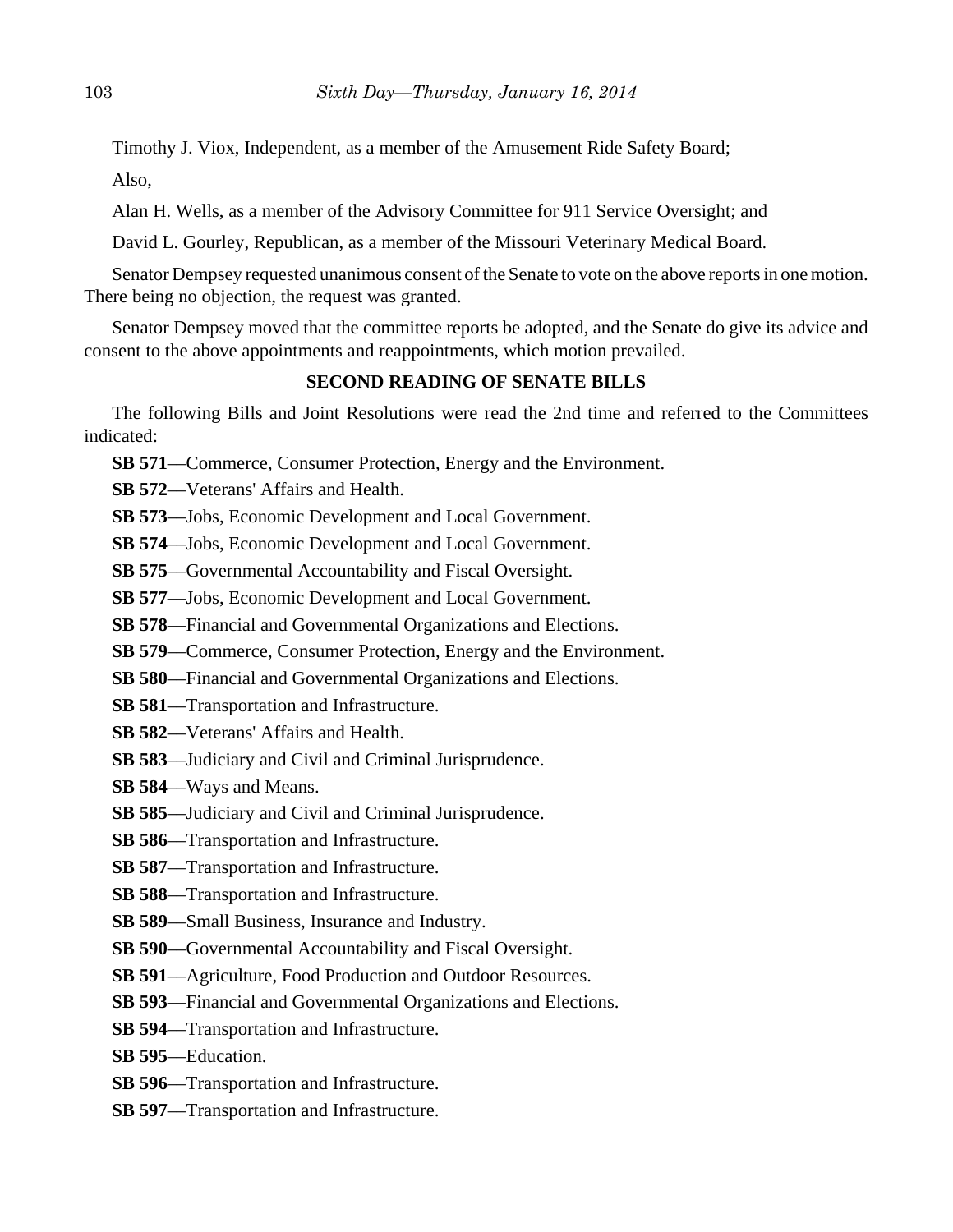- **SB 598—Commerce, Consumer Protection, Energy and the Environment.**
- **SB 599**––General Laws.
- **SB 600—Transportation and Infrastructure.**
- **SB 601—Commerce, Consumer Protection, Energy and the Environment.**
- **SB 602**––Commerce, Consumer Protection, Energy and the Environment.
- **SB 603**––Education.
- **SB 604**––Transportation and Infrastructure.
- **SB 605**––Education.
- **SB 606**––Small Business, Insurance and Industry.
- **SB 607**––Ways and Means.

**SB 608**––Progress and Development.

- **SB 609**––Small Business, Insurance and Industry.
- **SB 610**––Financial and Governmental Organizations and Elections.
- **SB 611**––Veterans' Affairs and Health.
- **SB 612**––Ways and Means.
- **SB 613**––General Laws.
- **SJR 32**––Education.
- **SJR 33**––Jobs, Economic Development and Local Government.
- **SJR 34**––Judiciary and Civil and Criminal Jurisprudence.
- **SJR 35**––Financial and Governmental Organizations and Elections.

## **SECOND READING OF CONCURRENT RESOLUTIONS**

The following concurrent resolution was read the 2nd time and referred to the Committee indicated:

**SCR 20**—Rules, Joint Rules, Resolutions and Ethics.

## **REFERRALS**

President Pro Tem Dempsey referred **SCR 21** and **SCR 22** to the Committee on Rules, Joint Rules, Resolutions and Ethics.

## **MESSAGES FROM THE HOUSE**

The following messages were received from the House of Representatives through its Chief Clerk:

Mr. President: I am instructed by the House of Representatives to inform the Senate that the Speaker has appointed the following committee to act with a like committee from the Senate pursuant to **HCR 1**. Representatives: Black, Hodges, Lant, Mayfield, Miller, Norr, Pierson, Rhoads, Solon, and Swan.

Also,

Mr. President: I am instructed by the House of Representatives to inform the Senate that the Senate that the Speaker has appointed the following committee to act with a like committee from the Senate pursuant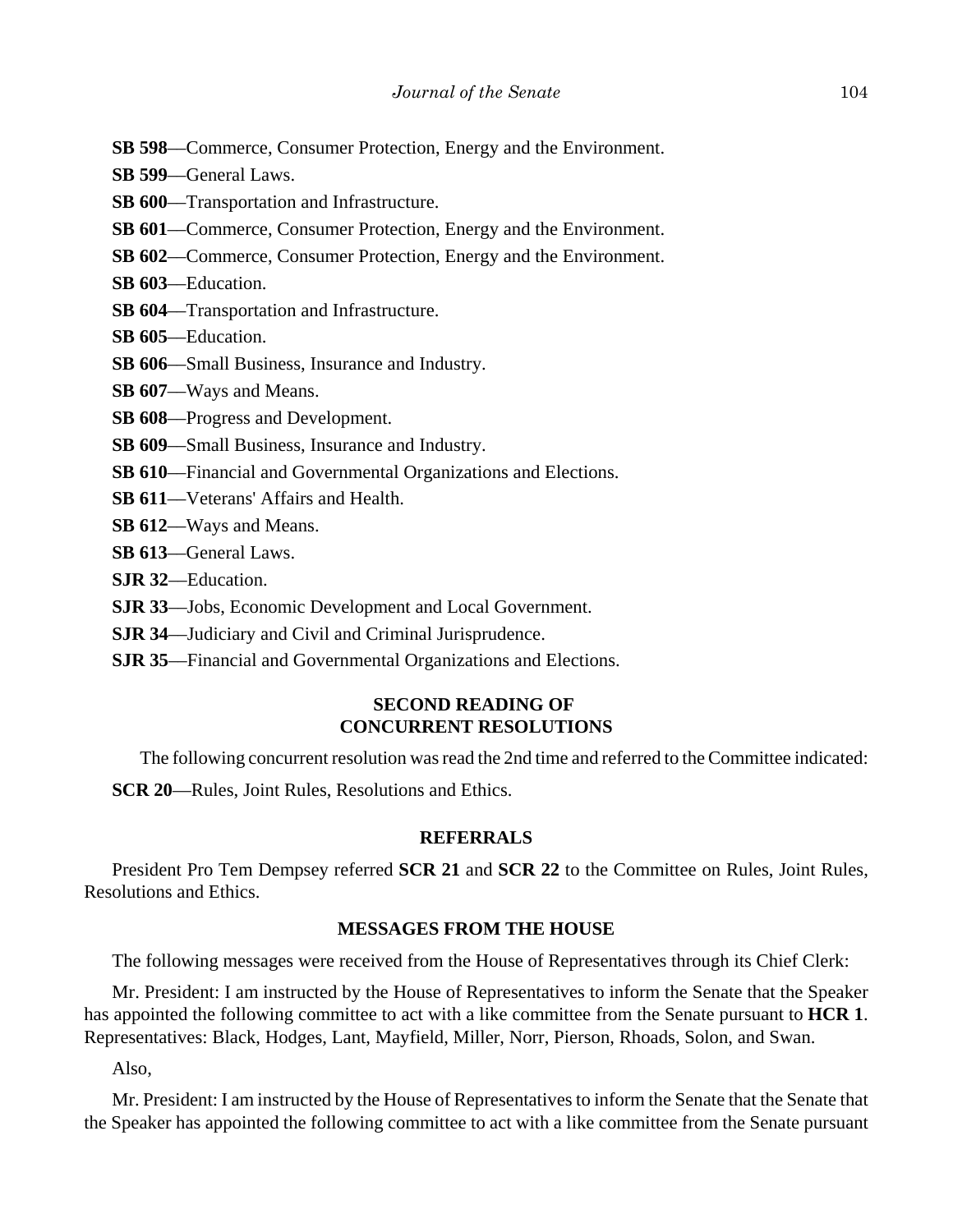to **HCR 2**. Representatives: Conway (10), Cornejo, Cox, Crawford, Elmer, Leara, Mitten, Roorda, Schieffer, Smith (85).

## **COMMUNICATIONS**

Senator Justus submitted the following:

January 15, 2014

Charmaine Smith – Chairperson of the Board of Directors Missouri Children's Trust Fund 301 West High Street Jefferson City, Missouri 65102 Fax Number 573-751-0254 *VIA FACSIMILE*

Dear Ms. Smith:

Please consider this correspondence to be my resignation from my position on the board of directors of the Missouri Children's Trust Fund effective immediately. While I hold the Board in high regard and have valued my time on it, it has become impossible to devote adequate time to it given my other responsibilities.

Pursuant to the provisions of section 210.170, Senator Dempsey, the President Pro-Tem of the Missouri Senate, will appoint my successor.

Sincerely, /s/ Jolie L. Justus Jolie Justus

## **INTRODUCTIONS OF GUESTS**

Senator Holsman introduced to the Senate, Cole White, Kansas City.

Senator Justus introduced to the Senate, the Physician of the Day, Diane Jacobi, M.D., Mexico.

Senator Romine introduced to the Senate, Kevin Abts, Ste. Genevieve.

On motion of Senator Richard, the Senate adjourned until 4:00 p.m., Tuesday, January 21, 2014.

# SENATE CALENDAR \_\_\_\_\_\_

## SEVENTH DAY–TUESDAY, JANUARY 21, 2014  $\overline{\phantom{a}}$

## FORMAL CALENDAR

## SECOND READING OF SENATE BILLS

SB 614-Dixon SB 615-Dixon SB 616-Nasheed SB 617-Rupp

SB 618-Nieves SB 619-Nieves SB 620-Nieves SB 621-Dixon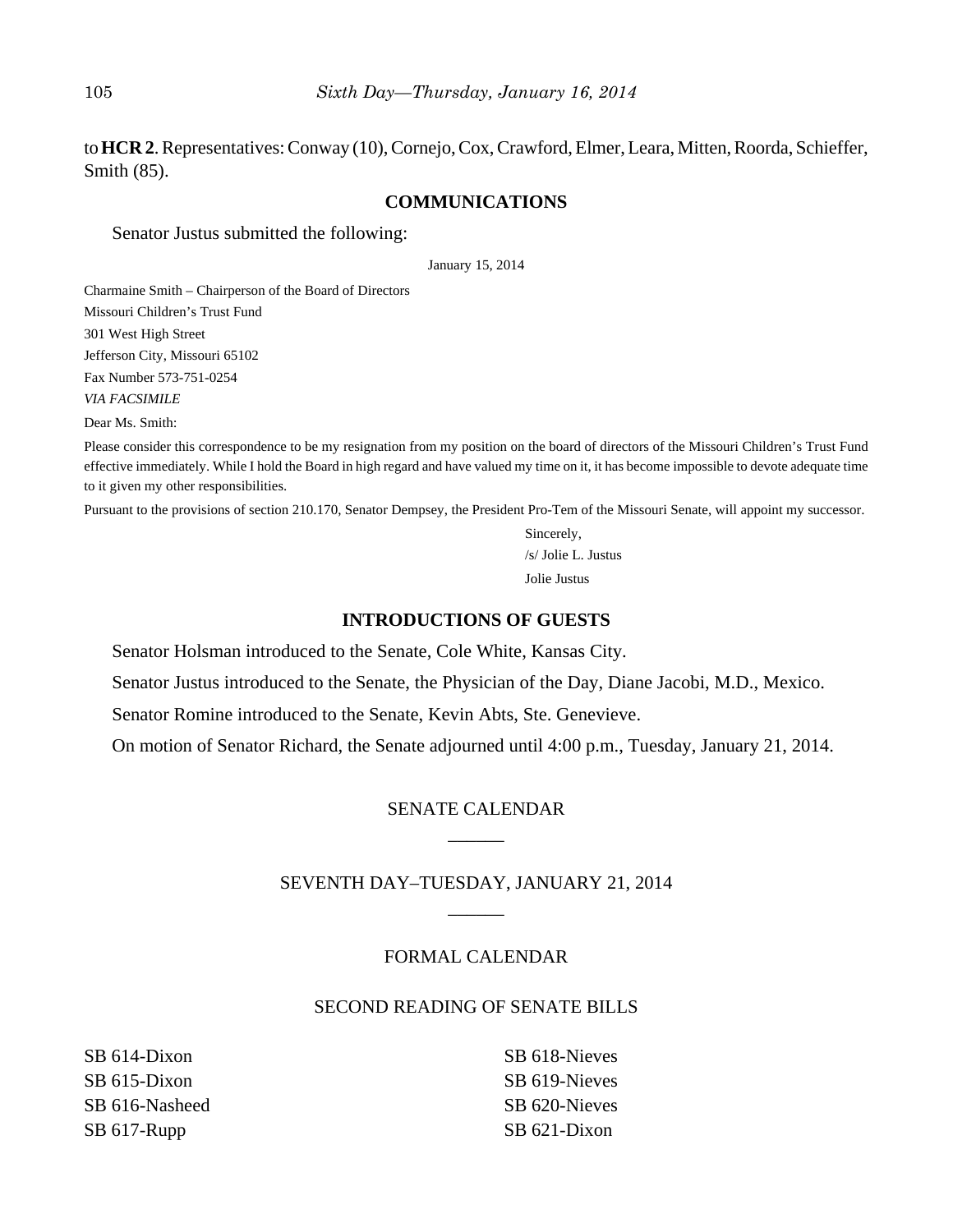SB 622-Nieves SB 623-Nieves SB 624-LeVota SB 625-Sater and Munzlinger SB 626-LeVota SB 627-LeVota SB 628-Schaaf SB 629-Kraus SB 630-Wallingford SB 631-Wallingford SB 632-Parson SB 633-Parson SB 634-Parson SB 635-Silvey and Holsman SB 636-LeVota SB 637-Rupp SB 638-Romine SB 639-Brown SB 640-Emery SB 641-Emery SB 642-Romine SB 643-Rupp SB 644-LeVota SB 645-LeVota SB 646-LeVota SB 647-Sifton SB 648-LeVota SB 649-Lager SB 650-Lager SB 651-Lager SB 652-Lager SB 653-Lager SB 654-Keaveny SB 655-Kraus SB 656-Kraus SB 657-Kraus SB 658-Wallingford SB 659-Wallingford SB 660-Wallingford SB 661-LeVota

SB 662-Kraus SB 663-Munzlinger SB 664-Brown SB 665-LeVota SB 666-Schmitt SB 667-Schmitt SB 668-Silvey SB 669-Schaaf SB 670-Sater SB 671-Sater SB 672-Parson SB 673-Kehoe and Wallingford SB 674-Kehoe SB 675-Kehoe SB 676-Curls SB 677-Curls SB 678-Curls SB 679-Curls SB 680-Curls SB 681-Curls SB 682-Curls SB 683-Curls and Keaveny SB 684-Holsman SB 685-LeVota SB 686-LeVota SB 687-LeVota SB 688-LeVota SB 689-Schmitt, et al SB 690-Wasson SB 691-Wasson SB 692-Wasson SB 693-Parson SB 694-Cunningham SB 695-Keaveny SB 696-Schaefer SB 697-Schaefer SB 698-Justus SB 699-Pearce SB 700-Sater SB 701-Lager